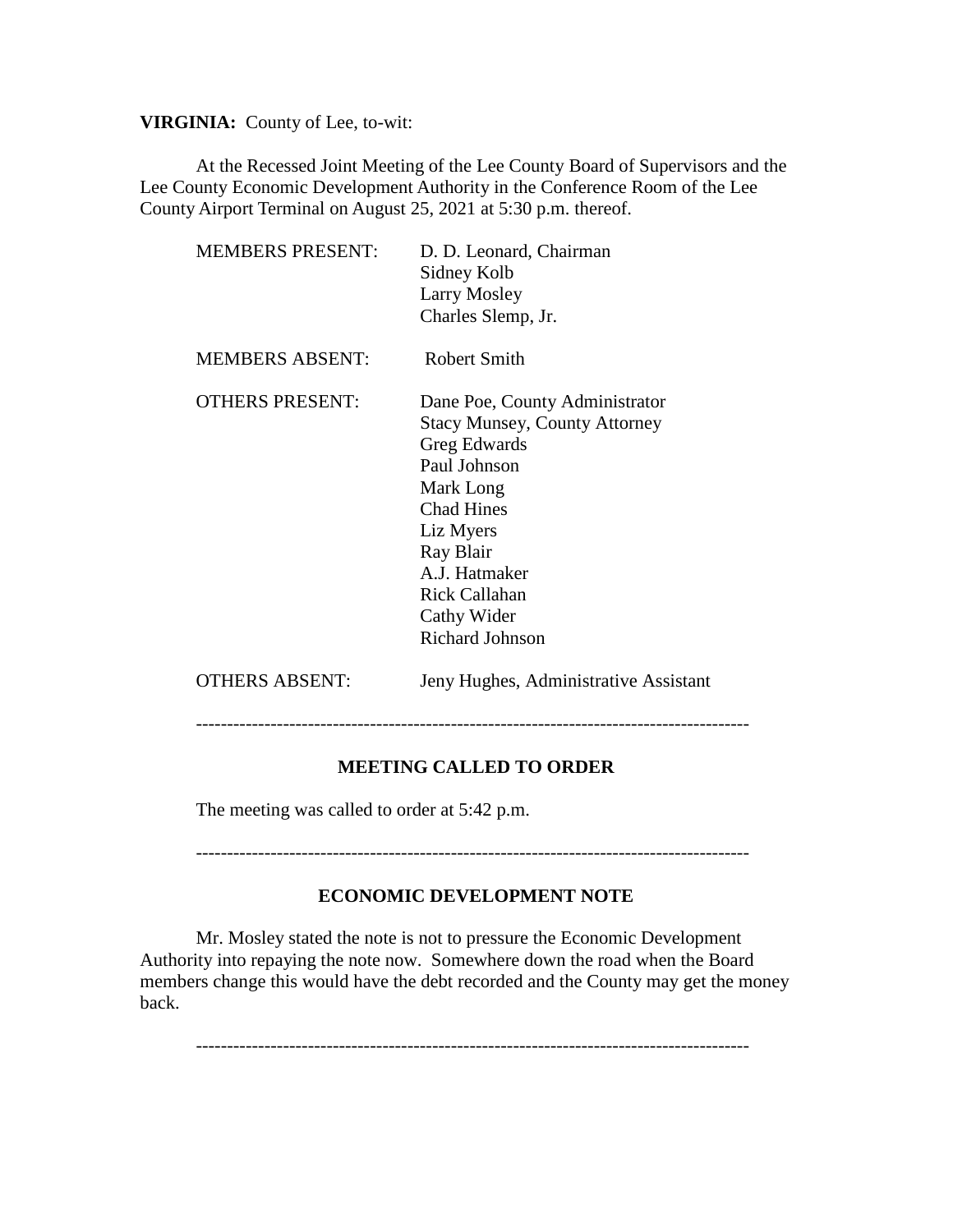Mr. Leonard stated that basically the Board of Supervisors is asking that the EDA acknowledge the money is owed to the County.

-----------------------------------------------------------------------------------------

Mr. Mosley asked if anyone knew the total amount of the loans.

Mr. Edwards stated the amount of the note the EDA has is \$400,000.00, and a lot of the statute of limitations is out. There is one note of \$50,000.00 that has not yet matured; there was another loan of \$50,000.00 with nothing attached to it. He added that the EDA would like to be included in the County budget.

-----------------------------------------------------------------------------------------

Mr. Paul Johnson stated that the EDA does not have a budget for operating expenses like the other counties in this area. He feels the Board is asking the EDA to sign a note for expenses that they should be getting a budget for.

-----------------------------------------------------------------------------------------

Mr. Edwards added that the Board has forgiven debts with other organizations. The EDA has cut down to the minimum needed for operations.

-----------------------------------------------------------------------------------------

Mr. Mosley stated that the Board has always tried to help the EDA when needed.

-----------------------------------------------------------------------------------------

Mr. Leonard stated that he can understand the points being made, but there is still a moral obligation to repay a debt.

Mr. Johnson asked what the Board thought the borrowed money was used for.

Mr. Poe stated that of \$451,875.00 loaned to the EDA, \$411,000.00 was used to pay claw back to the Tobacco Commission for the Elite Apparel and GreenUSA projects and \$56,000.00 was provided for operating expenses, which were partially offset by the \$20,000.00 repayment.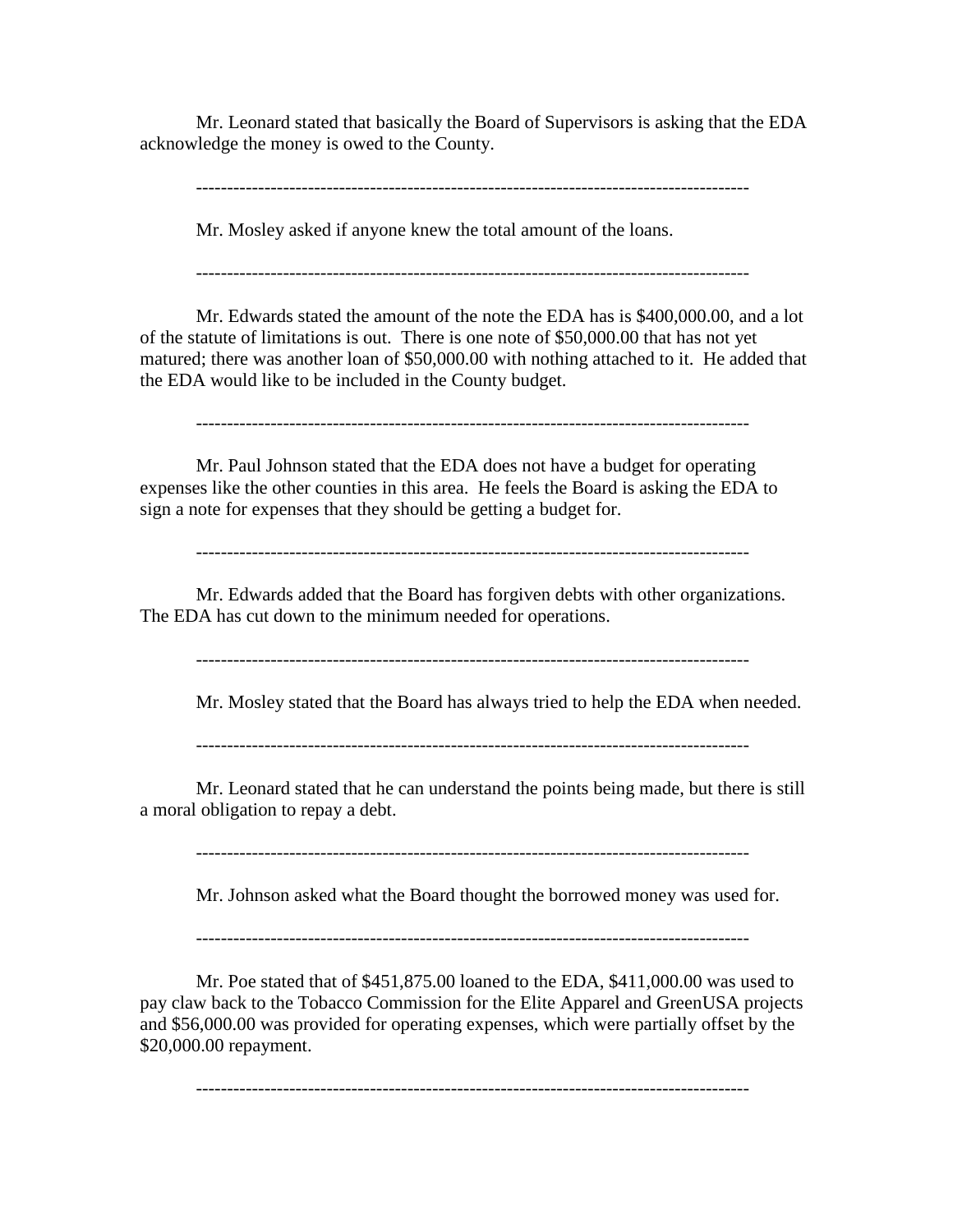Mr. Kolb asked Mr. Edwards if he was saying only \$100,000.00 is enforceable now.

-----------------------------------------------------------------------------------------

Mr. Edwards stated that one note will expire next year, and there was money given that did not have a note that is within a three year period.

Mr. Poe stated that he emailed the Board of Supervisors a copy of a spreadsheet that had all the figures.

-----------------------------------------------------------------------------------------

Mr. Kolb stated that the reason he started looking into this is because the County is broke and someone said to him if the County could get back the money loaned to the EDA over the years there would not be a problem. So he looked into the amount owed and a payment plan. As far as the statue of limitations, the count does not start until the loan was supposed to have been paid off. He added that if the Economic Development Authority wanted to be included in the budget it needs to send a formal request to the Board.

-----------------------------------------------------------------------------------------

Mr. Edwards stated that the County is the fiscal agent for all governmental agencies.

Mr. Johnson asked how much money is being requested to be put on a note.

Mr. Kolb stated his figure is \$55,000.00.

-----------------------------------------------------------------------------------------

Mr. Johnson asked when that amount of money was given to the EDA.

-----------------------------------------------------------------------------------------

Mr. Kolb stated that one note was signed in 2016 for \$50,000.00 the other loan was in 2018 and there is no note on that amount.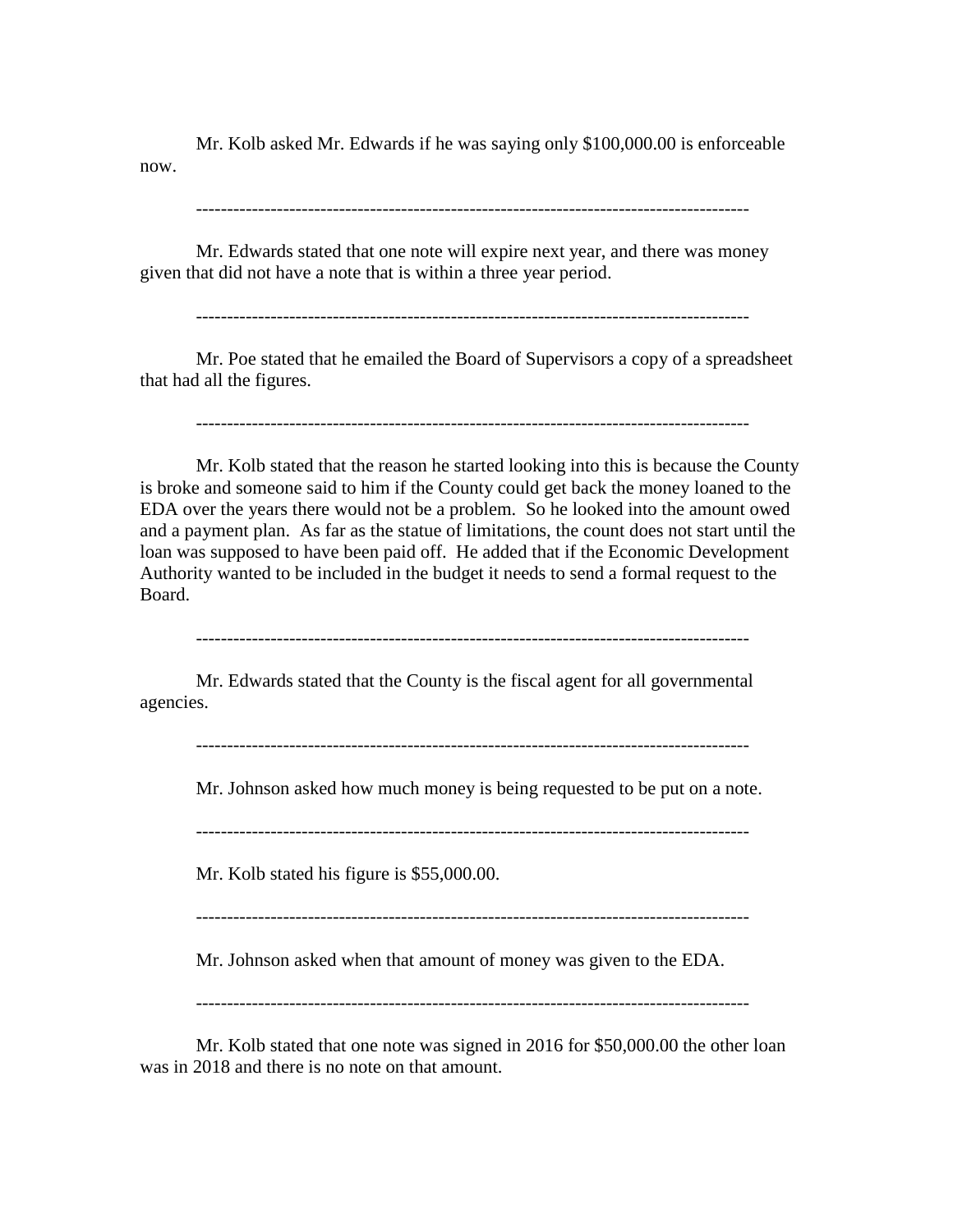-----------------------------------------------------------------------------------------

Mr. Johnson stated that \$50,000.00 over 5 years would be \$10,000.00 and could be considered operating costs.

-----------------------------------------------------------------------------------------

Mr. Kolb asked why GreenUSA and Elite Apparel were not sued.

-----------------------------------------------------------------------------------------

Mr. Edwards stated that he does not know.

-----------------------------------------------------------------------------------------

Mr. Kolb asked the status of the St. Charles buildings.

-----------------------------------------------------------------------------------------

Mr. Edwards stated that there have been a few people look at those.

Mr. Kolb stated the he knew of two people that had looked at those and he sent both of them, and asked how the buildings are being marketed.

-----------------------------------------------------------------------------------------

Mr. Edwards stated they have not been marketed.

-----------------------------------------------------------------------------------------

Mr. Kolb stated that the EDA says they have done everything they could do for income but has not tried to market these buildings, so it does not seem like that is doing everything that could be done.

-----------------------------------------------------------------------------------------

Mr. Edwards stated that the EDA would just give the buildings to the County.

-----------------------------------------------------------------------------------------

The EDA passed a unanimous motion to give the St. Charles buildings to the County.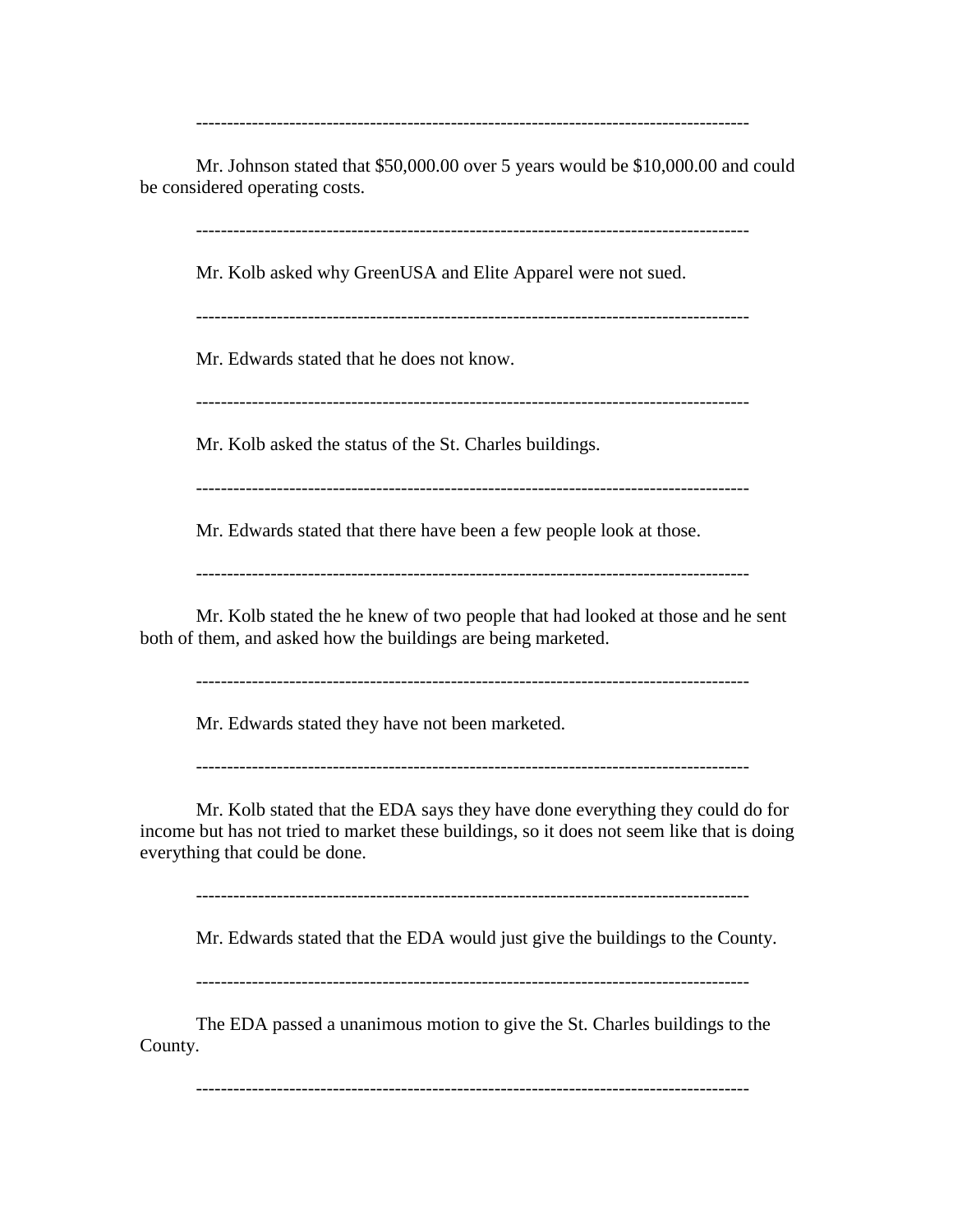Mr. Johnson stated that the EDA has marketed their buildings and that was costing \$5,000.00.

-----------------------------------------------------------------------------------------

Mr. Leonard stated that there is a moral obligation to sign the note on the loan.

-----------------------------------------------------------------------------------------

Mr. Johnson stated that if the note is not going to be enforced it would be a lie to sign. He added that \$50,000.00 over a 5 year period would be \$10,000.00 per year which would equal their operating costs.

-----------------------------------------------------------------------------------------

Mr. Mosley stated that the EDA needs to prepare a budget and present it to the Board.

-----------------------------------------------------------------------------------------

Mr. Johnson stated that could be done, that there are educational services and other things that could be done, but the EDA does not have funds to do so.

-----------------------------------------------------------------------------------------

Mr. Leonard stated that everyone needs to work hand in hand to make things work, and the EDA is an important part of the County.

-----------------------------------------------------------------------------------------

Mr. Blair stated the EDA does not have the funds to pay the money back and the Supervisors are wanting a way to hold the EDA accountable for the money. He asked what could be done together to solve this problem completely.

-----------------------------------------------------------------------------------------

Mr. Slemp stated it should not be one side or the other side, it should be one unit.

-----------------------------------------------------------------------------------------

Mr. Blair stated that if the EDA was making more money and bringing more business to the County there would not be a problem.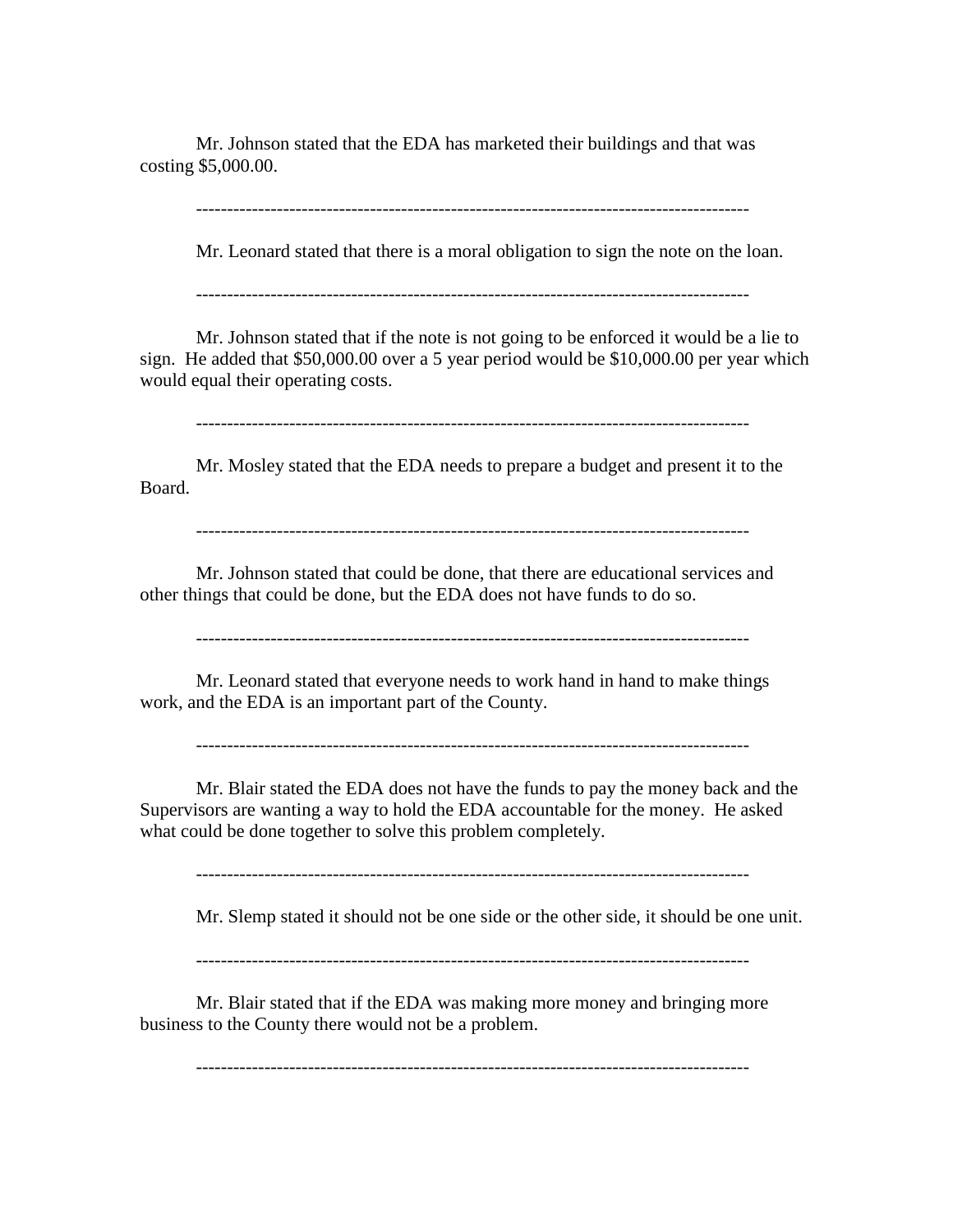Mr. Edwards stated that VCEDA provides \$3,500.00 for marketing which is paying for the website and everyone has been out looking to find ways to market on the website.

-----------------------------------------------------------------------------------------

Mr. Kolb asked if the EDA has an outline of goals and the plan to get there.

-----------------------------------------------------------------------------------------

Mr. Edwards stated that there is not an outline on paper.

-----------------------------------------------------------------------------------------

Mr. Kolb stated he read in the EDA minutes about a County Economic Marketing Plan, but he has not seen anything on that.

-----------------------------------------------------------------------------------------

Mr. Poe stated that is probably something sponsored through VCEDA or another organization to work with counties to develop a plan.

-----------------------------------------------------------------------------------------

Mr. Johnson stated that he EDA has tried to focus on small businesses over the past few years and that has been successful.

-----------------------------------------------------------------------------------------

Mr. Kolb asked the EDA if there was a problem with putting a plan on paper.

-----------------------------------------------------------------------------------------

Mr. Edwards stated he does not have a problem.

There was discussion about tourism.

-----------------------------------------------------------------------------------------

Mr. Kolb asked what the Board could do to help with economic growth.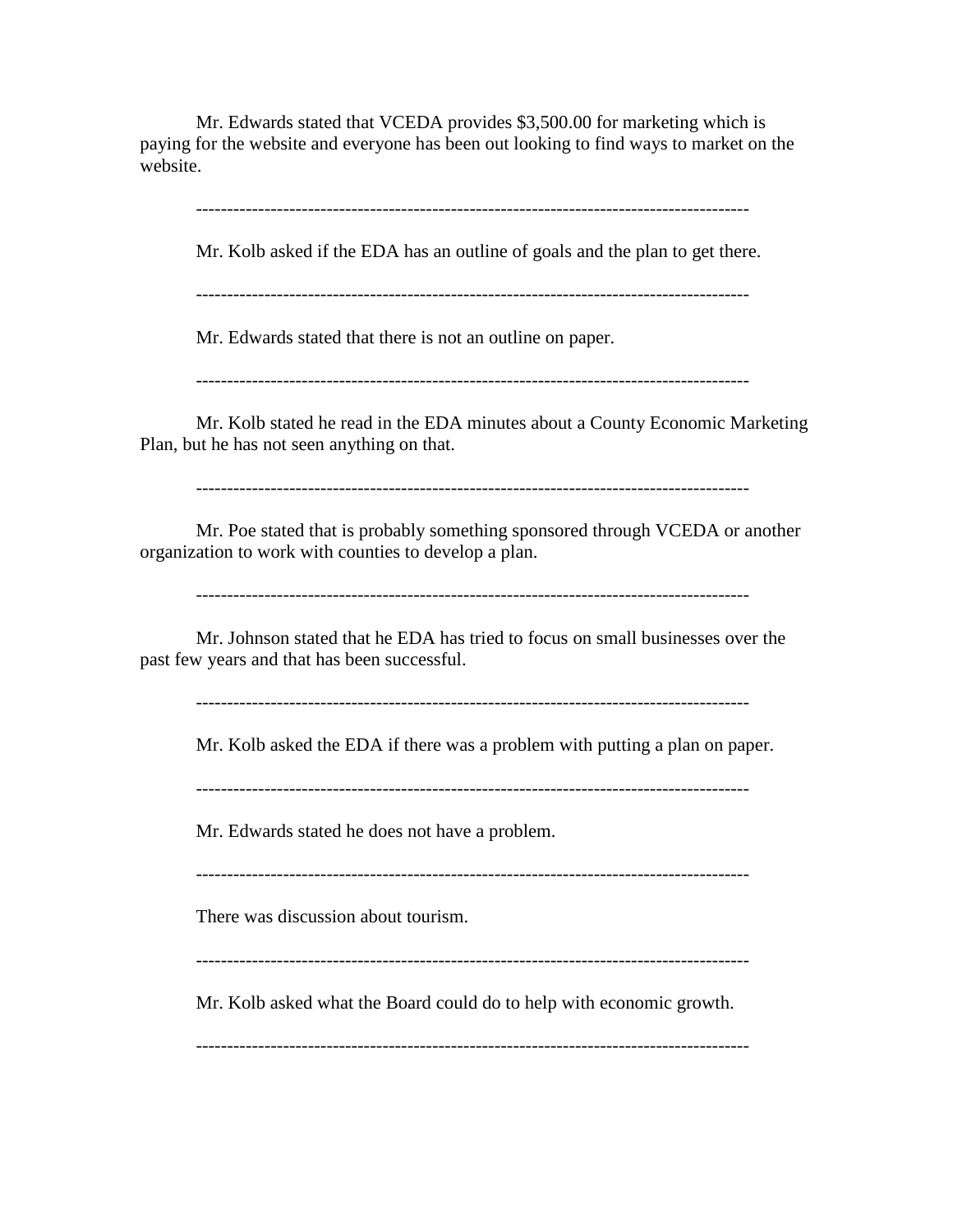Mr. Edwards stated that it is difficult to explain, it has to start from the top down. It is going to take leadership trying to do things; it cannot come from just a political subdivision.

-----------------------------------------------------------------------------------------

There was discussion on the airport and internet services.

-----------------------------------------------------------------------------------------

Mr. Kolb stated that there have been some great discussions, but he would like some closure on the notes.

-----------------------------------------------------------------------------------------

The EDA voted to adjourn their meeting.

-----------------------------------------------------------------------------------------

#### **CLOSED SESSION**

It was moved by Mr. Kolb, seconded by Mr. Mosley, to enter Closed Session pursuant to Code Section 2.2-3711 A.3., Discussion or consideration of the acquisition of real property for a public purpose, or of the disposition of publicly held real property, where discussion in an open meeting would adversely affect the bargaining position or negotiating strategy of the public body, 2.23711 A.8, Consultation with legal counsel employed or retained by a public body regarding specific legal matters requiring the provision of legal advice by such counsel. Nothing in this subdivision shall be construed to permit the closure of a meeting merely because an attorney representing the public body is in attendance or is consulted on a matter, and 2.23711 A.29., Discussion of the award of a public contract involving the expenditure of public funds, including interviews of bidders or offerors, and discussion of the terms or scope of such contract, where discussion in an open session would adversely affect the bargaining position or negotiating strategy of the public body. Upon the question being put the vote was as follows.

VOTING AYE: Mr. Kolb, Mr. Leonard, Mr. Mosley, Mr. Slemp

Mr. Slemp left the meeting at 8:03 p.m.

-----------------------------------------------------------------------------------------

**CERTIFICATE OF CLOSED SESSION**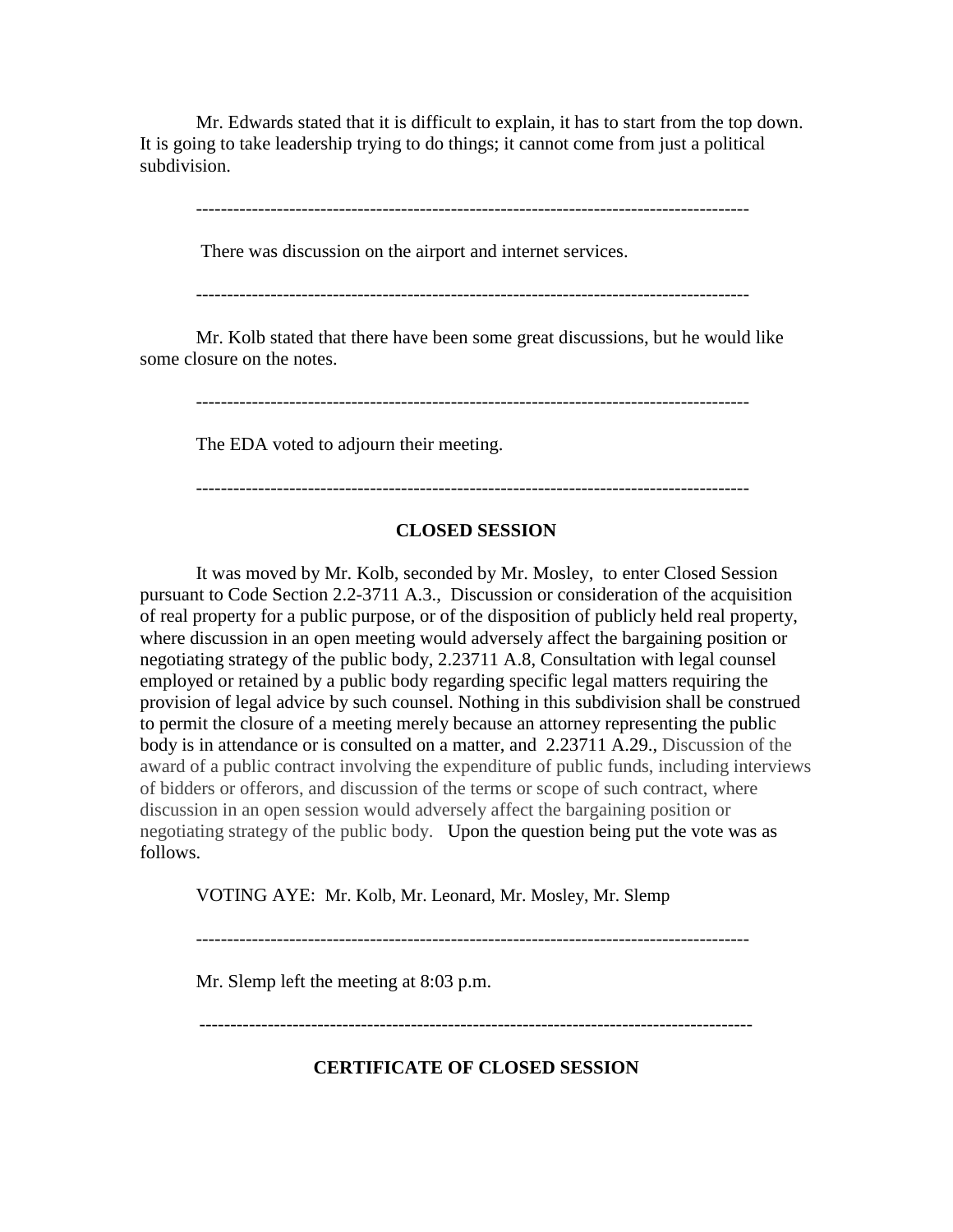**WHEREAS,** the Lee County Board of Supervisors has convened a Closed Meeting on this date pursuant to an affirmative recorded vote and in accordance with the provision of the Virginia Freedom of Information Act; and

**WHEREAS,** Section 2.2-3711 of the Code of Virginia requires a Certification by this Lee County Board of Supervisors that such Closed Meeting was conducted within Virginia law;

**NOW, THEREFORE, BE IT RESOLVED,** that the Lee County Board of Supervisors hereby certified that, to the best of each member's knowledge, (i) only public business matters lawfully exempted from Closed Meeting in which this Certification Resolution applies and (ii) only such public business matters as were identified in the Motion convening the Closed Meeting were heard, discussed or considered by the Lee County Board of Supervisors.

Upon the question being put the vote was as follows.

VOTING AYE: Mr. Kolb, Mr. Leonard, Mr. Mosley -----------------------------------------------------------------------------------------

It was moved by Mr. Kolb, seconded by Mr. Leonard, to expand the sale area for the timber at the Transfer Station property, establish a minimum size, establish a bond requirement and set a reserve amount as discussed. Upon the question being put the vote was as follows.

VOTING AYE: Mr. Kolb, Mr. Leonard, Mr. Mosley

-----------------------------------------------------------------------------------------

#### **CLOSED SESSION**

It was moved by Mr. Kolb, seconded by Mr. Mosley, to enter Closed Session pursuant to Code Section 2.23711 A.7.,Consultation with legal counsel and briefings by staff members or consultants pertaining to actual or probable litigation, where such consultation or briefing in open meeting would adversely affect the negotiating or litigation posture of the public body; and consultation with legal counsel employed or retaining by a public body regarding specific legal matters requiring the provision of legal advise by such counsel, 2.23711 A.8, Consultation with legal counsel employed or retained by a public body regarding specific legal matters requiring the provision of legal advice by such counsel. Nothing in this subdivision shall be construed to permit the closure of a meeting merely because an attorney representing the public body is in attendance or is consulted on a matter. Upon the question being put the vote was as follows.

VOTING AYE: Mr. Kolb, Mr. Leonard, Mr. Mosley